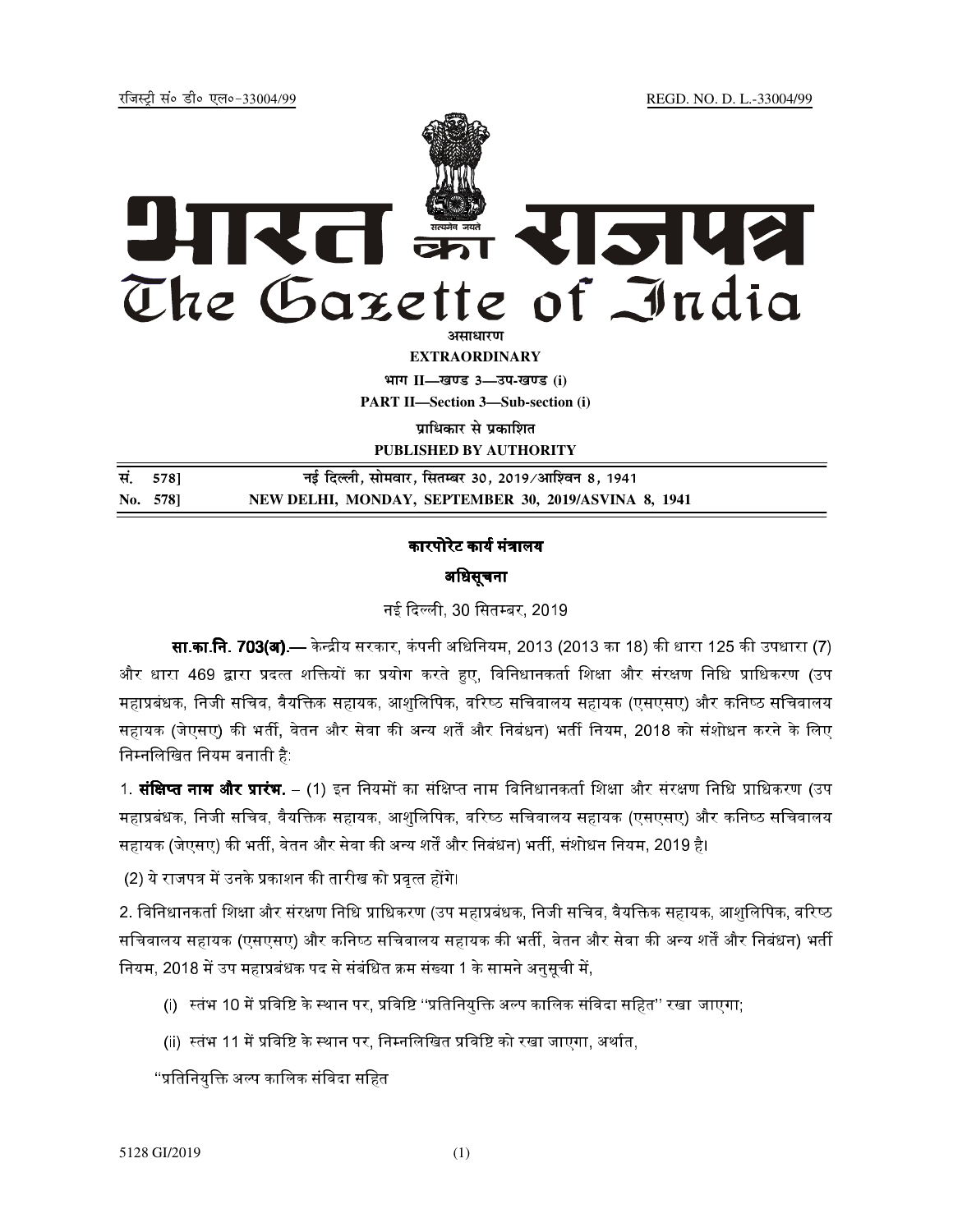केंद्रीय सरकार, राज्य सरकारों, संघ राज्यक्षेत्रों और मान्यताप्राप्त अनुसंधान संस्थानों और पब्लिक सेक्टर के उपक्रमों तथा कानूनी या स्वायत्त संगठनों के अधिकारी।

- (i) नियमित आधार पर समतुल्य सदृश पद धारण करते हो; या
- (ii) स्तर 10 में पद पर 5 वर्ष की नियमित सेवा की हो या समतुल्य।

**वांछनीय**: कंपनी अधिनियम का ज्ञान रखने वाले और प्रशासनिक या स्थापना संबंधी मामलों का अनभव।''

[फा.सं. 05/05/2014-आईईपीएफ (भाग)] मनोज पाण्डेय, संयुक्त सचिव

**टिप्पण:** मूल नियम भारत के राजपत्र, भाग II, खंड 3, उपखंड (i) में सा.का.नि. संख्या 793(अ), तारीख 21 अगस्त, 2018 द्वारा प्रकाशित किये गए।

## **MINISTRY OF CORPORATE AFFAIRS**

## **NOTIFICATION**

## New Delhi, the 30th September, 2019

**G.S.R . 703(E).—**In exercise of the powers conferred by sub-section (7) of section 125 and section 469 of the Companies Act, 2013 (18 of 2013), the Central Government hereby makes the following rules to amend the Investor Education and Protection Fund Authority (Recruitment, Salary and other Terms and Conditions of Service of Deputy General Manager, Private Secretary, Personal Assistant, Stenographer, Senior Secretariat Assistant (SSA) and Junior Secretariat Assistant (JSA)) Recruitment Rules, 2018 :

1. **Short title and commencement.-** (1) These rules may be called the Investor Education and Protection Fund Authority (Recruitment, Salary and other Terms and Conditions of Service of Deputy General Manager, Private Secretary, Personal Assistant, Stenographer, Senior Secretariat Assistant (SSA) and Junior Secretariat Assistant (JSA)) Amendment Rules, 2019.

(2) They shall come into force on the date of their publication in the Official Gazette.

- 2. In the Investor Education and Protection Fund Authority (Recruitment, Salary and other Terms and Conditions of Service of Deputy General Manager, Private Secretary, Personal Assistant, Stenographer, Senior Secretariat Assistant (SSA) and Junior Secretariat Assistant (JSA)) Recruitment Rules, 2018; in the Schedule against serial number (1) relating to the post of Deputy General Manager,
	- (i) in column 10, for the entry, the entry "Deputation including short-term contract", shall be substituted;
	- (ii) in Column 11, for the entry, the following entry shall be substituted namely:-

"Deputation including short-term contract.

Officers of the Central Government, State Governments, Union territories and recognized research institutes and Public Sector Undertakings and Statutory or Autonomous Organisations.

- (i) holding analogous post on regular basis or equivalent; or
- (ii) a post in Level-10 with five years regular service or equivalent.